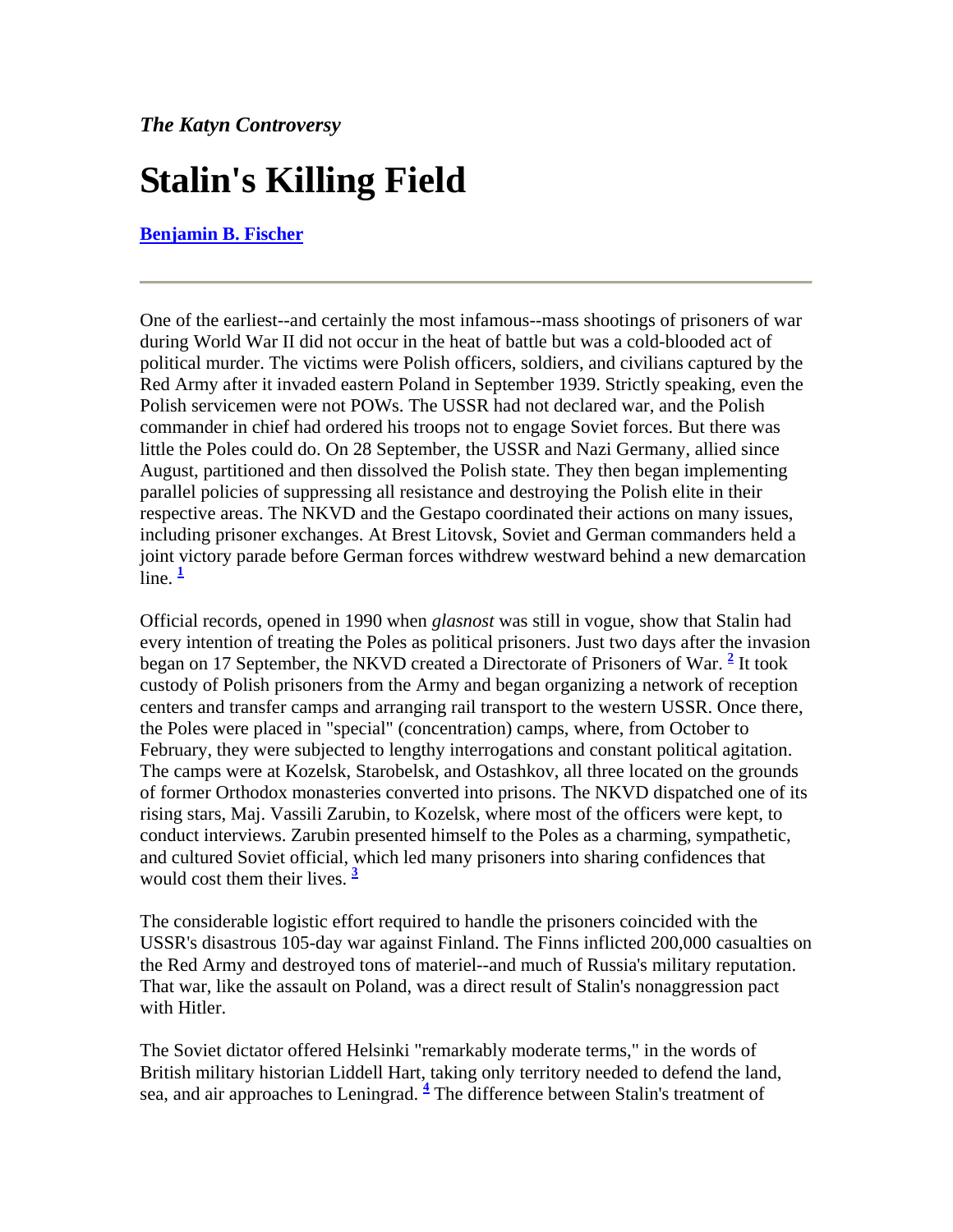Finland and Poland underscored his imperial ambitions toward the latter. Moscow and Helsinki even exchanged prisoners once hostilities had ceased. (Stalin, however, dealt harshly with his own soldiers who had been in Finnish captivity. At least 5,000 repatriated troops simply disappeared from an NKVD prison and were presumably executed.  $\frac{5}{2}$  $\frac{5}{2}$  $\frac{5}{2}$ 

Stalin was anxious to settle with Finland so he could turn his attention to Poland and the Baltic countries, which the Red Army would soon occupy and the NKVD would "pacify" using terror, deportations, and executions. Militarily, the war was over by late February, though a peace agreement was not signed until March. NKVD interrogations were completed about the same time. The Poles were encouraged to believe they would be released, but the interviews were in effect a selection process to determine who would live and who would die. On 5 March 1940, Stalin signed their death warrant--an NKVD order condemning 21,857 prisoners to "the supreme penalty: shooting." They had been condemned as "hardened and uncompromising enemies of Soviet authority." **[6](http://www.odci.gov/csi/studies/winter99-00/art6.html#rft6#rft6)**

## **The Killing Field**

During April-May 1940, the Polish prisoners were moved from their internment camps and taken to three execution sites. The place most identified with the Soviet atrocity is Katyn Forest, located 12 miles west of Smolensk, Russia. For years historians assumed that the grounds of an NKVD rest and recreation facility were both an execution and burial site for nearly a fifth of the unfortunate Poles who found themselves in Soviet captivity. Post-Cold War revelations, however, suggest that the victims were shot in the basement of the NKVD headquarters in Smolensk and at an abattoir in the same city, although some may have been executed at a site in the forest itself. In any event, the Katyn Forest is--and will probably long remain--the main symbol of the atrocity, even if it was not the actual killing field.

**[Memorandum on NKVD letterhead from L. Beria to "Comrade Stalin" proposing](http://www.odci.gov/csi/studies/winter99-00/pg62.gif)  [to execute captured Polish officers, soldiers, and other prisoners by shooting.](http://www.odci.gov/csi/studies/winter99-00/pg62.gif)  [Stalin's handwritten signature appears on top, followed by signatures of Politburo](http://www.odci.gov/csi/studies/winter99-00/pg62.gif)  [members K. Voroshilov, V. Molotov, and A. Mikoyan. Signatures in left margin are](http://www.odci.gov/csi/studies/winter99-00/pg62.gif)  [M. Kalinin and L. Kaganovich, both favoring execution.](http://www.odci.gov/csi/studies/winter99-00/pg62.gif)** 

The Katyn Forest massacre was a criminal act of historic proportions and enduring political implications. When Nazi occupation forces in April 1943 announced the discovery of several mass graves, propaganda minister Josef Goebbels hoped that international revulsion over the Soviet atrocity would drive a wedge into the Big Three coalition and buy Germany a breathing space, if not a victory, in its war against Russia. (A headline in the May 1943 *Newsweek* read: "Poles vs. Reds: Allied Unity Put to Test Over Officer Dead.") But Goebbels miscalculated. Despite overwhelming evidence of Soviet responsibility, Moscow blamed the Germans, and for the rest of the war Washington and London officially accepted the Soviet countercharge. When the Polish government-in-exile in London demanded an international inquiry, Stalin used this as a pretext to break relations. The Western allies objected but eventually acquiesced. Soon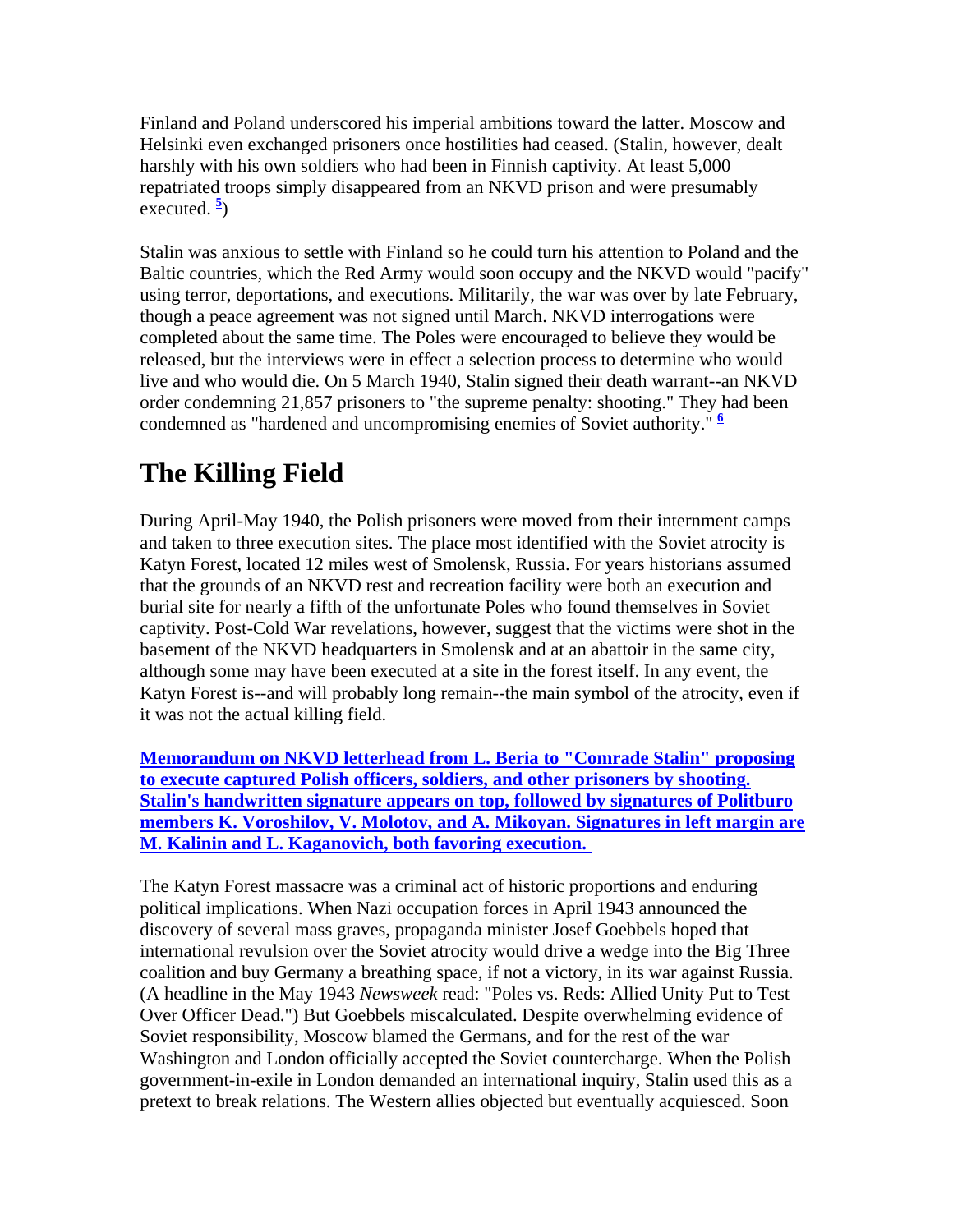thereafter, the Soviet dictator assembled a group of Polish Communists that returned to Poland with the Red Army in 1944 and formed the nucleus of the postwar government. Stalin's experience with the Katyn affair may have convinced him that the West, grateful for the Red Army's contribution to the Allied military effort, would find it hard to confront him over Poland after the war.

Professor Stanislaw Swianiewicz was the sole survivor of Katyn. He was waiting to board a bus to the forest area when an NKVD colonel arrived and pulled him out of line. Swianiewicz was an internationally recognized expert on forced labor in Soviet Russia and Nazi Germany, who had been born in Poland when it was still part of the Russian empire, and had studied in Moscow. He ended up in Siberia, and after the war emigrated to the United States, where he taught economics at the University of Notre Dame. At least one CIA analyst remembers the professor from his days in South Bend.

Those who died at Katyn included an admiral, two generals, 24 colonels, 79 lieutenant colonels, 258 majors, 654 captains, 17 naval captains, 3,420 NCOs, seven chaplains, three landowners, a prince, 43 officials, 85 privates, and 131 refugees. Also among the dead were 20 university professors; 300 physicians; several hundred lawyers, engineers, and teachers; and more than 100 writers and journalists as well as about 200 pilots.  $\frac{7}{1}$  $\frac{7}{1}$  $\frac{7}{1}$  It was their social status that landed them in front of NKVD execution squads. Most of the victims were reservists who had been mobilized when Germany invaded. In all, the NKVD eliminated almost half the Polish officer corps--part of Stalin's long-range effort to prevent the resurgence of an independent Poland.

Recent historical research shows that 700-900 of the victims were Polish Jews. **[8](http://www.odci.gov/csi/studies/winter99-00/art6.html#rft8#rft8)** Ironically, the Germans knew this, and it complicated Goebbels' effort to portray the atrocity as a "Jewish-Bolshevik conspiracy"--a mainstay of the Nazi regime's anti-Semitic propaganda.

### **Katyn in America**

Katyn created a big echo in the United States. Dozens of books have been written on the subject--the Library of Congress has catalogued 19 new ones since 1975--and several Web sites on the Internet are devoted to it. There is a Katyn memorial in Doylestown, Pennsylvania, and one Web site belongs to a Baltimore group trying to raise funds to erect a monument there. Several states and many cities have issued commemorative proclamations. The most recent was signed by New Jersey Governor Christine Todd Whitman, who designated 15 September 1996 "Katyn Forest Massacre Day." The commemorative statement is available on the Internet. In 1988, Alaska chose 30 April as a "Day To Remember Katyn." A Web site maintained by the Archaeological Institute of America tracks excavations at Katyn and two other execution sites, one at Mednoye (near the former city of Kalinin, now Tver', in Russia) and the other near Kharkiv (formerly Kharkov), Ukraine.

Katyn played a convoluted role in US politics and US-Soviet relations. Two US servicemen, brought from a POW camp in Germany, were at Katyn in 1943, when Berlin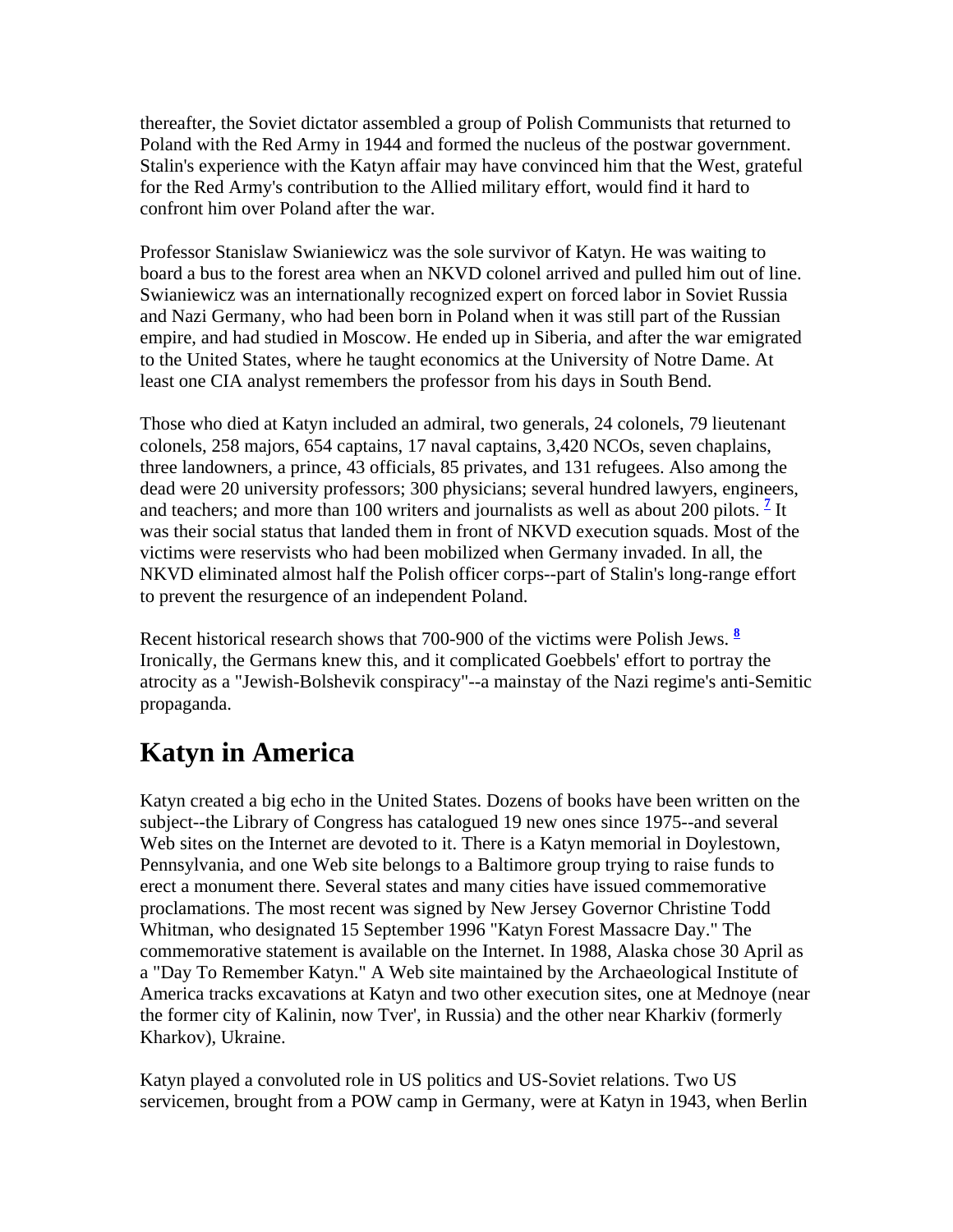held an international news conference there to publicize the atrocity. The ranking officer was Col. John H. Van Vliet, a fourth-generation West Pointer. After returning to Washington in 1945, he wrote a report concluding that the Soviets, not the Germans, were responsible. He gave the report to Maj. Gen. Clayton Bissell, Gen. George Marshall's assistant chief of staff for intelligence, who deep-sixed it. Years later, Bissell defended his action before Congress, contending that it was not in the US interest to embarrass an ally whose forces were still needed to defeat Japan.

In 1944, President Roosevelt assigned Capt. George Earle, his special emissary to the Balkans, to compile information on Katyn. Earle did so, using contacts in Bulgaria and Romania. He too concluded that the Soviet Union was guilty. FDR rejected Earle's conclusion, saying that he was convinced of Nazi Germany's responsibility. The report was suppressed. When Earle requested permission to publish his findings, the President gave him a written order to desist. Earle--who had been a Roosevelt family friend--spent the rest of the war in American Samoa.

As the Cold War heated up, Katyn became a shibboleth in US politics. In 1949, an American journalist assembled a committee of prominent Americans, which included former OSS chief Gen. William Donovan and future DCI Allen Dulles, to press for an official inquiry, but it went nowhere. Then came the Korean war and concern that Communist forces were executing American GIs. "Katyn may well have been a blueprint for Korea," one Congressman declared. **[9](http://www.odci.gov/csi/studies/winter99-00/art6.html#rft9#rft9)** In September 1951, the House of Representatives appointed a select committee to hold hearings. It was chaired by Rep. Ray J. Madden and was popularly known as the Madden Committee. Although not without political or propaganda overtones, the hearings were the most comprehensive effort to date to gather facts and establish responsibility.  $\frac{10}{2}$  $\frac{10}{2}$  $\frac{10}{2}$  The committee heard 81 witnesses, examined 183 exhibits, and took more than 100 depositions. The hearings gave Democrats a chance to deflect charges of having "betrayed" Poland and "lost" China at Yalta and offered Republicans an opportunity to court voters of Polish and other East European ancestry who traditionally favored Democrats. **[11](http://www.odci.gov/csi/studies/winter99-00/art6.html#rft11#rft11)**

Before disbanding the select committee, Madden tried to get the UN to bring the Katyn massacre before the International Court of Justice and sought Congressional support for a joint Senate-House inquiry.  $\frac{12}{12}$  $\frac{12}{12}$  $\frac{12}{12}$  But the political will to do so was lacking. Stalin's death, the rise of a new leadership, and the end of the Korean war seemed to auger a thaw in US-Soviet relations.

Meanwhile, the Soviets obliterated references to Katyn on maps and in official reference works. Then, in 1969, Moscow did something strange that many believe was further calculated to confuse the issue further: it chose a small village named Khatyn as the cite for Belorussia's national war memorial. There was no apparent reason for the selection. Khatyn was one of 9,200 Belorussian villages the Germans had destroyed and one of more than a hundred where they had killed civilians in retaliation for partisan attacks. In Latin transliteration, however, Katyn and Khatyn look and sound alike, though they are spelled and pronounced quite differently in Russian and Belorussian. When President Nixon visited the USSR in July 1974, he toured the Khatyn memorial at his hosts'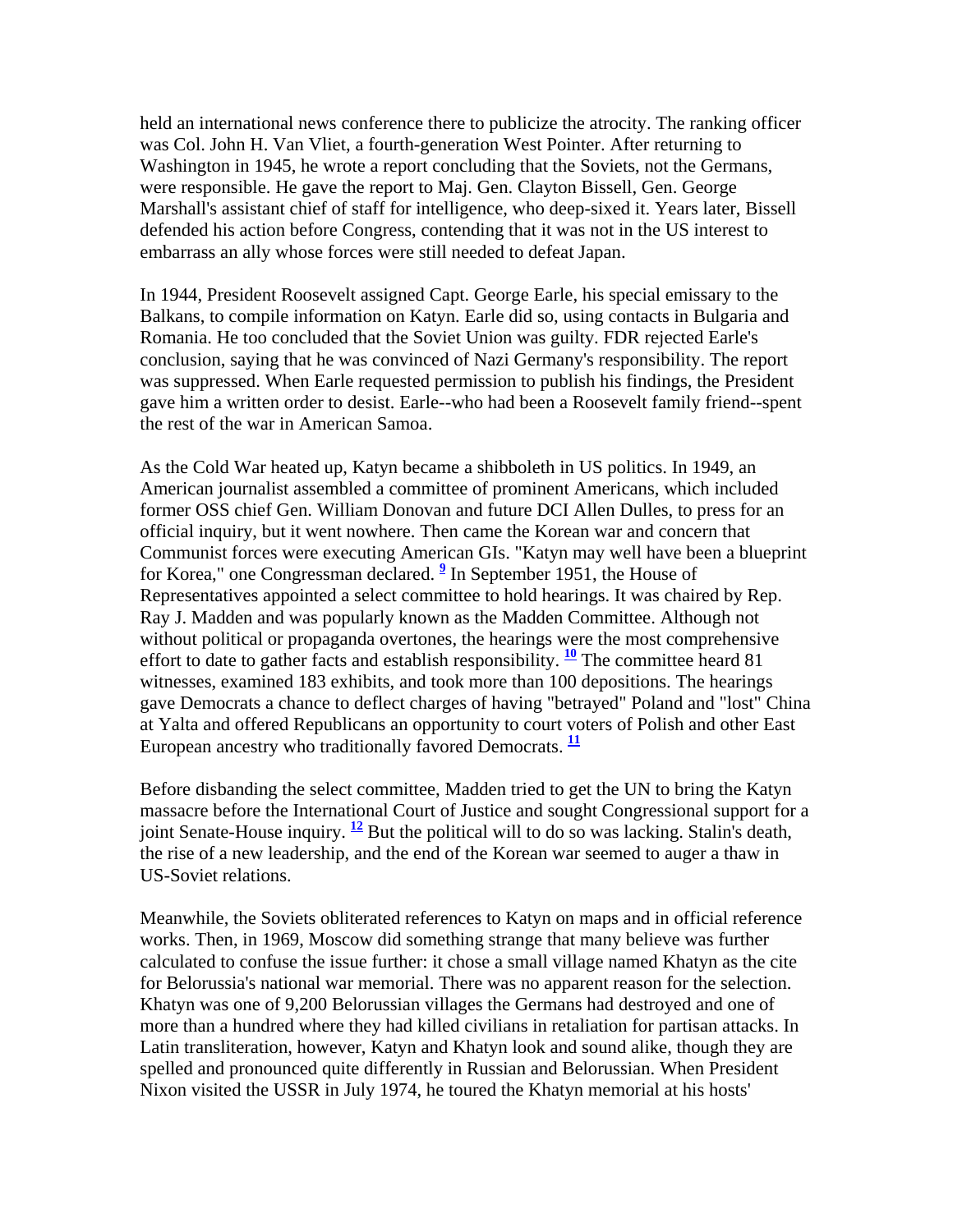insistence. Sensing that the Soviets were exploiting the visit for propaganda purposes, *The New York Times* headlined its coverage of the tour: "Nixon Sees Khatyn, a Soviet Memorial, Not Katyn Forest." (The *Times* probably got it right. During the Vietnam war, the Soviets frequently took visiting US peace activists to Khatyn.)

While Katyn was taboo in the USSR and Poland, numerous books and articles appeared in the United States and the UK. The standard scholarly work was written by Dr. Janus K. Zawodny, a professor at the University of Pennsylvania. In 1988, the National Endowment for the Humanities sponsored a Polish translation of his *Death in the Forest* for distribution in Poland. Later, the Reagan and Bush administrations both released previously classified records bearing on Katyn. These were the first official US efforts since the House hearings aimed at documenting Soviet responsibility.

Old habits die hard. In the summer of 1998, a US corporation sponsored an exhibit of World War II photographs from the Russian Army Museum at the Ronald Reagan Building in downtown Washington. Incredibly, in a souvenir program sold at the exhibit, the Russian exhibitors repeated the Soviet lie that the Nazis, not the NKVD, had murdered Polish prisoners at Katyn. **[13](http://www.odci.gov/csi/studies/winter99-00/art6.html#rft13#rft13)**

### **A Terrible--and Partial--Truth Emerges**

For 50 years, the Soviet Union concealed the truth. The coverup began in April 1943, almost immediately after the Red Army had recaptured Smolensk. The NKVD destroyed a cemetery the Germans had permitted the Polish Red Cross to build and removed other evidence. In January 1944, Moscow appointed its own investigative body, known as the Burdenko Commission after the prominent surgeon who chaired it. Predictably, it concluded that the Polish prisoners had been murdered in 1941, during the German occupation, not in 1940. To bolster its claim, the commission hosted an international press conference at Katyn on 22 January. Three American journalists and Kathleen Harriman, the 25-year-old daughter of US Ambassador Averell Harriman, attended. After viewing exhibits of planted evidence, they endorsed the Burdenko Commission's findings. (Ms. Harriman later repudiated her 1944 statement before the House select committee.) Eight days later, the Soviets held a religious and military ceremony attended by a color guard from the Polish division of the Red Army to honor the victims of "German-fascist invaders." A film was made and shown for propaganda purposes.

Katyn was a forbidden topic in postwar Poland. Censors suppressed all references to it. Even mentioning the atrocity meant risking reprisal. While Katyn was erased from Poland's official history, it could not be erased from historical memory. In 1981, Solidarity erected a memorial with the simple inscription "Katyn, 1940." Even that was too much. The police confiscated it. Later, the Polish Government, on cue from Moscow, created another memorial. It read: "To the Polish soldiers--victims of Hitlerite fascism- reposing in the soil of Katyn."

Then came Mikhail Gorbachev and *glasnost*. In 1987, the Soviet president signed an agreement with the head of Poland's military government, Gen. Wojciech Jaruzelski, for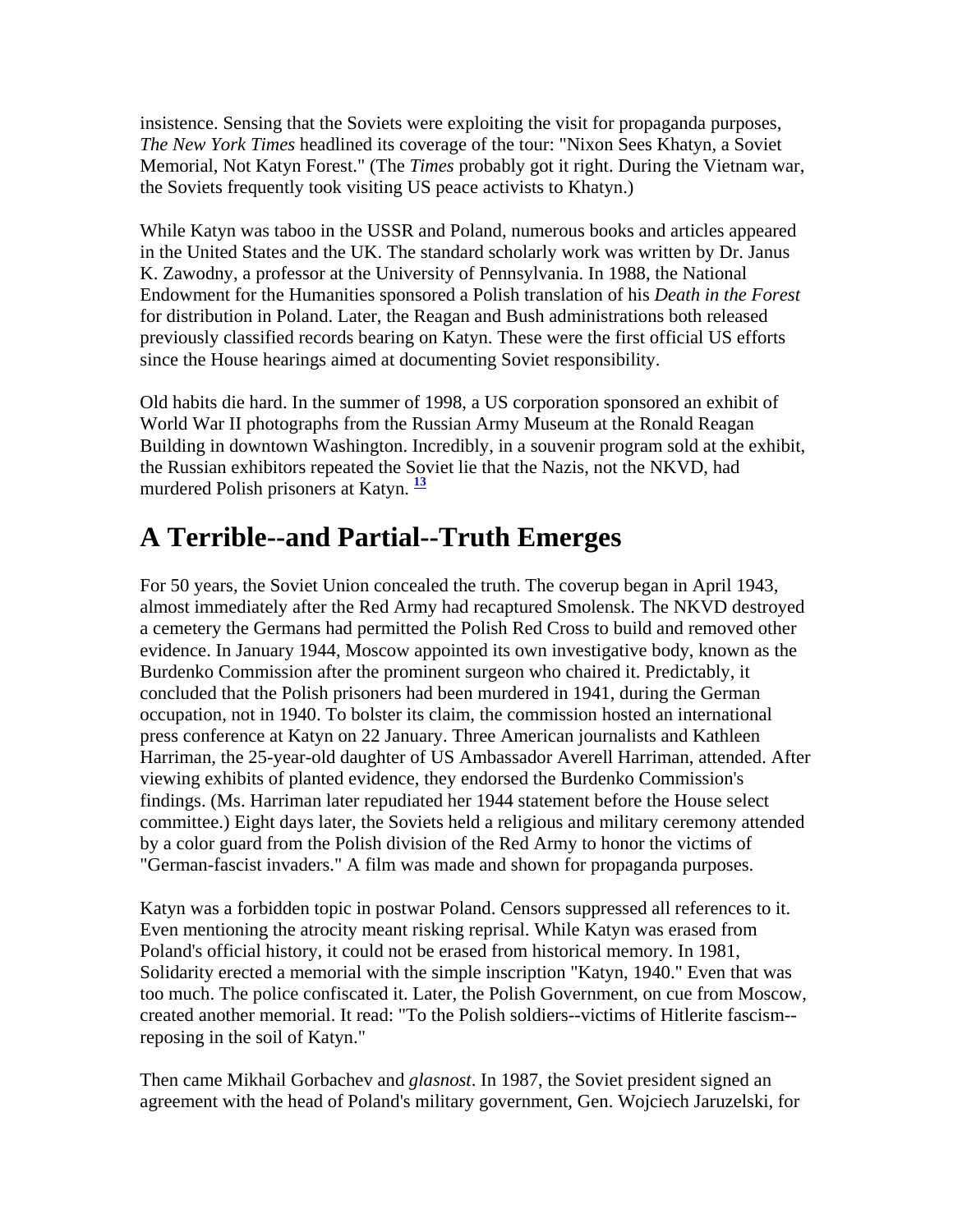a joint historical commission to investigate "blank spots," that is, censored subjects, in the two countries' troubled history. Polish historians tried unsuccessfully to include Katyn on the agenda. The commission did provide a forum, however, for Polish historians to press their Soviet counterparts for access to official records, even if to confirm the Burdenko Commission's conclusions. (There were, after all, "court historians" on both sides.) Gorbachev had a chance to address Katyn during a July 1988 state visit to Warsaw, but dodged the issue.

Pressure was building on the Soviets, however. Prominent Polish intellectuals signed an open letter asking for access to official records and sent it to Soviet colleagues. A month after Gorbachev's visit, demonstrators paraded in the streets of Warsaw demanding an official inquiry. The Kremlin had to do something; it chose to deceive. In November, the Soviet Government announced plans for a new memorial at Katyn commemorating Polish officers "[who] together with 500 Soviet prisoners . . . were shot by the fascists in 1943 as our army approached Smolensk." This was not true, and the change of dates was a further obfuscation, but more important was the subliminal message directed to the Poles: Russia and Poland were both victims of German aggression, something neither country should forget. **[14](http://www.odci.gov/csi/studies/winter99-00/art6.html#rft14#rft14)**

In early 1989, three top Soviet officials sent Gorbachev a memorandum warning him that the issue was becoming "more acute" and that "time is not our ally." **[15](http://www.odci.gov/csi/studies/winter99-00/art6.html#rft15#rft15)** Some form of official admission, even a partial one, would have to be made. At a Kremlin ceremony on 13 October 1990, Gorbachev handed Jaruzelski a folder of documents that left no doubt about Soviet guilt. He did not, however, make a full and complete disclosure. Missing from the folder was the March 1940 NKVD execution order. Gorbachev laid all blame on Stalin's secret police chief, Lavrenty Beria, and his deputy. (This was a safe move, because Beria and his deputy had been branded criminals and summarily shot by Stalin's successors.) Gorbachev also failed to mention that the actual number of victims was 21,857--more than the usually cited figure of 15,000. By shaving the truth, Gorbachev had shielded the Soviet Government and the Communist Party, making Katyn look like a rogue secret police action rather than an official act of mass murder.

### **New Evidence From an Old Source**

The next major discovery turned up in an unexpected place--the National Archives in College Park, Maryland. While conducting research on Katyn at the Archives in spring 1990, a Polish-American art and antiques expert named Waclaw Godziemba-Maliszewski was given a copy of an article entitled "The Katyn Enigma: New Evidence in a 40-Year Riddle" that had appeared in the Spring 1981 issue of *Studies in Intelligence*. It was written by CIA officer and NPIC analyst Robert G. Poirier, who used imagery from Luftwaffe aerial photoreconnaissance during World War II to uncover evidence of the original crime and a Soviet coverup during 1943-1944. <sup>[16](http://www.odci.gov/csi/studies/winter99-00/art6.html#rft16#rft16)</sup> The imagery, selected from 17 sorties flown between 1941 and 1944 and spanning a period before, during, and after the German occupation of the Smolensk area, was important evidence. Among other things, it showed that the area where the mass graves were located had not been altered during the German occupation and that the same area displayed physical changes that predated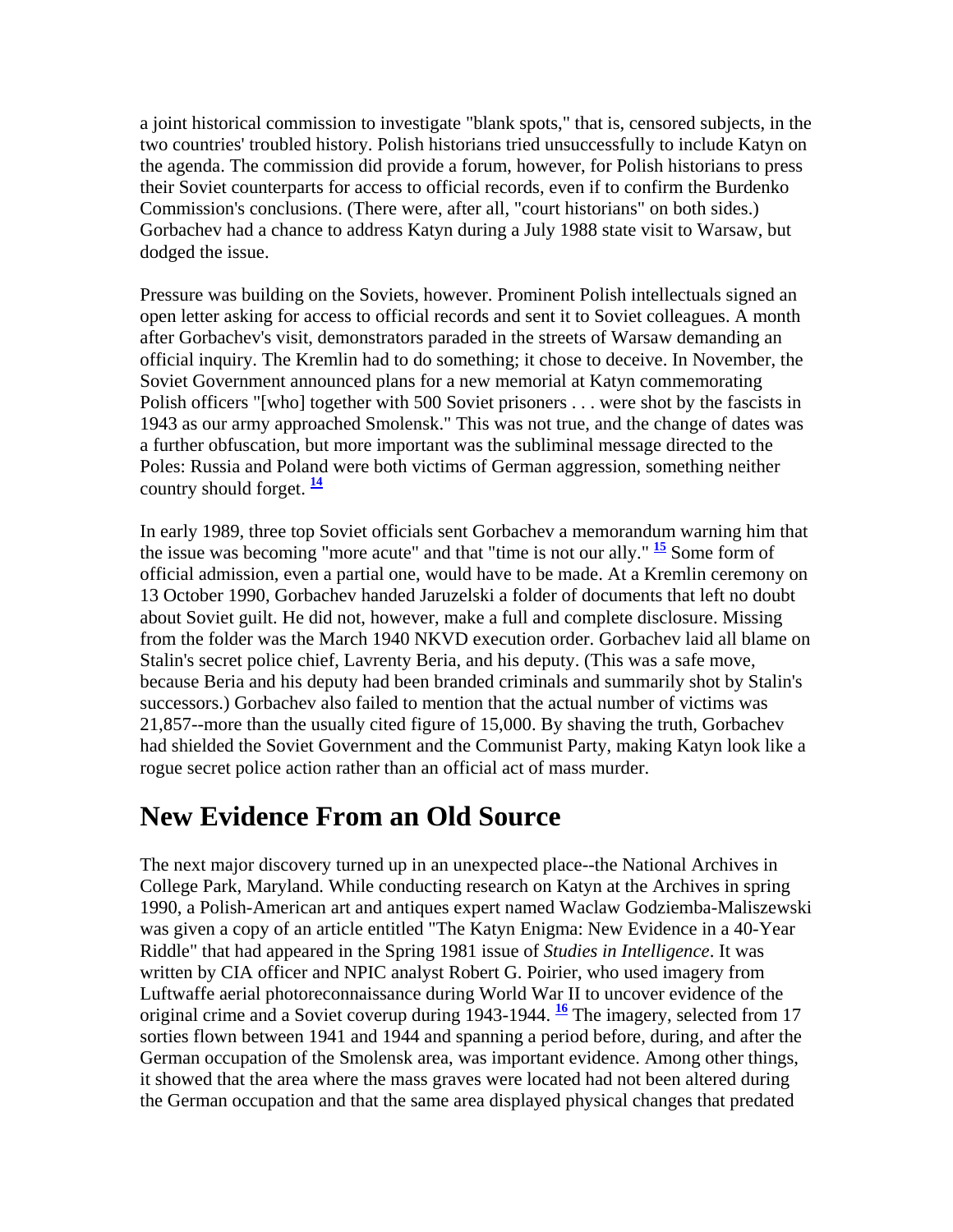the Germans' arrival. It also captured the NKVD on film bulldozing some of the Polish graves and removing bodies. Poirier speculated that the corpses had been removed and reburied at another site.

#### **[Largest of seven mass graves. Five layers of 500 murdered Polish officers buried](http://www.odci.gov/csi/studies/winter99-00/pg66.gif)  [here by the Soviets.](http://www.odci.gov/csi/studies/winter99-00/pg66.gif)**

At the National Archives, Godziemba-Maliszewski located the same imagery that Poirier had used. He also found additional shots of Katyn and the other two execution sites at Mednoye and near Kharkov. He discovered much additional imagery, new collateral evidence, and eyewitness testimony, resulting in important new conclusions about what actually happened at Katyn.

After completing further research, in January 1991 Godziemba-Maliszewski turned over copies of the imagery and Poirier's article to scientists at the Jagiellonian University in Cracow. They in turn passed the information to the Polish Ministry of Justice. The Ministry had to be convinced that the article and photographic evidence were bona fide and that Godziemba-Maliszewski was not, as some suspected, a CIA agent! Stefan Sniezko, Poland's deputy general prosecutor, then gave an interview to the German newspaper *Tagesspiegel* [*Daily Mirror*], published on 12 May 1991. This was the first public disclosure of the Luftwaffe imagery and its utility for identifying burial sites in the USSR.

The disclosure had an immediate impact in Germany, where media interest in Katyn had been running high since the 1980s, and in the USSR as well. Armed with this "smoking gun," a Polish prosecutor assigned to investigate Soviet crimes flew to Kharkov (now Kharkiv), where the Ukrainian KGB, under watchful Russian eyes, assisted in identifying a series of sites, including Piatikhatki, where prisoners from the Starobelsk camp had been executed. Ironically, for a second time the German military had provided evidence, albeit unwittingly, of Soviet complicity in the massacre.

The new evidence put additional pressure on the Soviet Union and later the Russian Federation to reveal the full truth. In 1992, Moscow suddenly "discovered" the original 1940 execution ordered signed by Stalin and five other Politburo members-- in Gorbachev's private archive. <sup>[17](http://www.odci.gov/csi/studies/winter99-00/art6.html#rft17#rft17)</sup> Gorbachev almost certainly had read it in 1989, if not earlier. **[18](http://www.odci.gov/csi/studies/winter99-00/art6.html#rft18#rft18)** In October 1992, Russian President Boris Yeltsin presented a copy of the order along with 41 other documents to the new Polish president, former Solidarity leader Lech Walesa. In doing so, he made a point of chiding his arch enemy Gorbachev, with whom he was locked in a bitter domestic political battle. During a 1993 visit to Warsaw's military cemetery, Yeltsin knelt before a Polish priest and kissed the ribbon of a wreath he had placed at the foot of the Katyn cross.  $\frac{19}{2}$  $\frac{19}{2}$  $\frac{19}{2}$  In a joint statement with Walesa, he pledged to punish those still alive who had taken part in the massacre and make reparations--a promise that has not been kept. Meanwhile, Soviet and Polish teams were permitted to excavate at Katyn and the other two sites, on a selective basis, where Polish prisoners had been executed. In 1994, a Soviet historian published a book that for the first time called Katyn a "crime against humanity." **[20](http://www.odci.gov/csi/studies/winter99-00/art6.html#rft20#rft20)**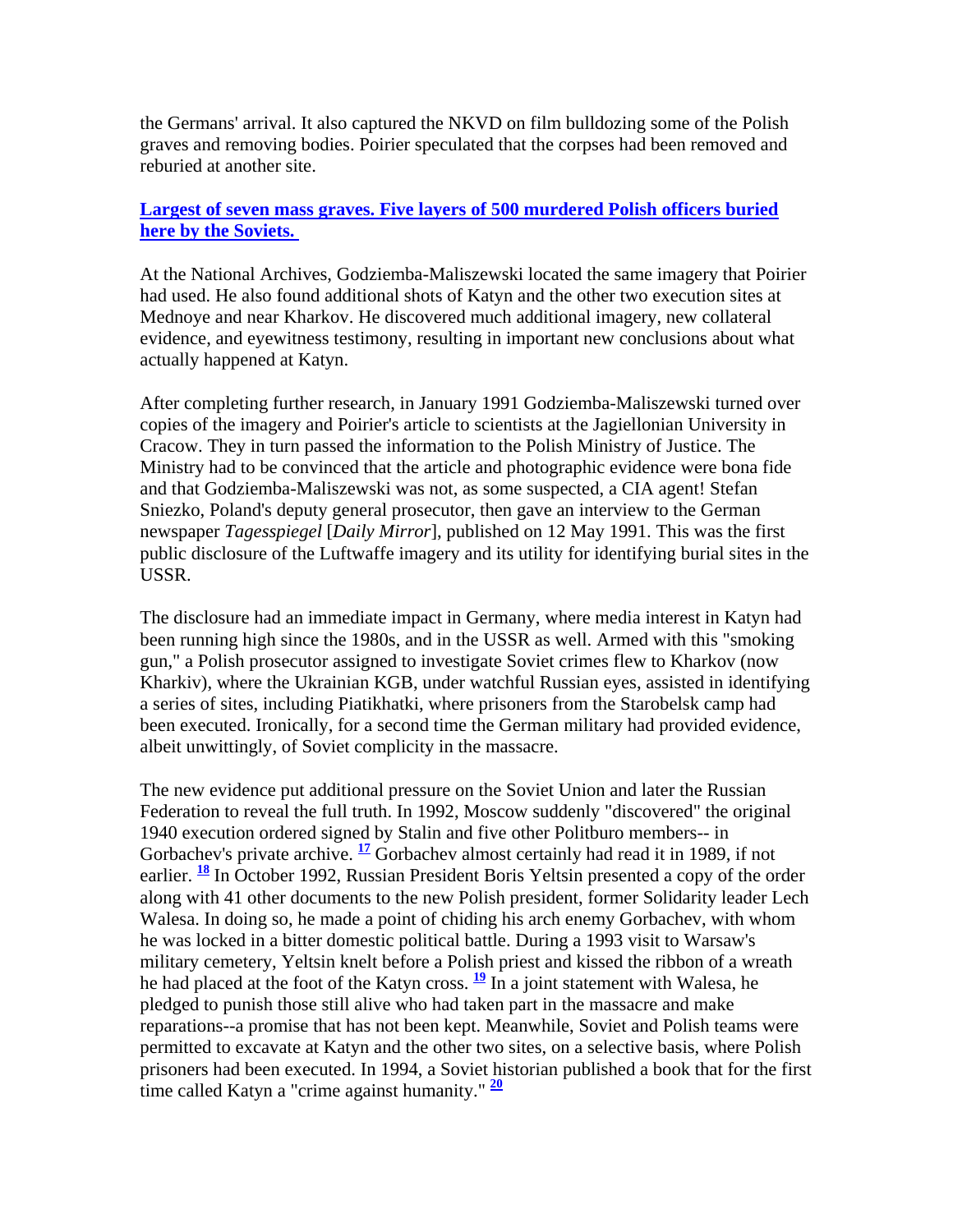#### **The Pendulum Swings Back**

Katyn is a wound that refuses to heal. In May 1995, officials from Russia, Poland, Ukraine, and Belarus announced their intention to end an official probe into "NKVD crimes" committed there and at other sites. **[21](http://www.odci.gov/csi/studies/winter99-00/art6.html#rft21#rft21)** But even that announcement revealed "new" information that had long been known in the West. Stalin's secret police had committed crimes against some 11,000 Poles living in western Ukraine and western Belorussia after the USSR had incororated those regions, and murdered more than 3,000 Polish prisoners in panic killings when Germany attacked in June 1941.

With the official investigation complete, Yeltsin appeared a few days later at a ceremony to lay the cornerstone for a Polish cemetery at Katyn. Those expecting an expression of contrition were disappointed. Yeltsin told his audience that "totalitarian terror affected not only Polish citizens but, in the first place, the citizens of the former Soviet Union." **[22](http://www.odci.gov/csi/studies/winter99-00/art6.html#rft22#rft22)** He added that 10,000 bodies of the "most varied nationalities" had been found there. (The NKVD had used the forest as a killing ground in the 1930s.) Yeltsin's plea that the tragedy "not be allowed to divide our nations and be the subject of political games" fell on deaf ears. Less than two weeks later, a Russian Foreign Ministry spokesman warned Poles still insisting on an apology not to exploit the memorial service to sow "distrust between Russia and Poland." **[23](http://www.odci.gov/csi/studies/winter99-00/art6.html#rft23#rft23)** He too could not resist remarking that "totalitarian rule" had "killed, among others, millions of Russians."

Some Poles undoubtedly took offense at Yeltsin's effort to commemorate Katyn as a common Russian and Polish tragedy and blame it on "totalitarianism." Moreover, the Russian president refused to apologize and did not follow up on his pledge to punish stillliving culprits and pay reparations. Meantime, resentment by extreme nationalists and Communists in the Duma was increasing. In January 1996, a book with the provocative title *The Katyn Crime Fiction*, written in Polish under the pseudonym "Juri Micha," began circulating in the Duma and was placed on sale in the Russian parliament's bookstore. It repudiated Gorbachev's 1990 admission (without mentioning Yeltsin's elaboration two years later) and repeated the old Stalinist charge of German guilt.

The book came at a bad time for Godziemba-Maliszewski, who was completing a study based on new information, some of it obtained through the Freedom of Information Act and the good offices of former national security adviser Dr. Zbigniew Brzezinski. His manuscript included declassified satellite imagery and maps as well as eyewitness statements, personal photographs, stills from a documentary film, and other items. It also contained a detailed study and reinterpretation of Luftwaffe imagery. The manuscript was entitled "Katyn: An Interpretation of Aerial Photographs Considered with Facts and Documents," and it eventually appeared as a special issue of the Polish journal *Photo-Interpretation in Geography: Problems of Telegeoinformation* with parallel texts in Polish and English. **[24](http://www.odci.gov/csi/studies/winter99-00/art6.html#rft24#rft24)**

Before the manuscript went to press, the Polish editor, with an eye toward Moscow's retrenchment on the Katyn question, insisted on deleting 20 pages of text and notes and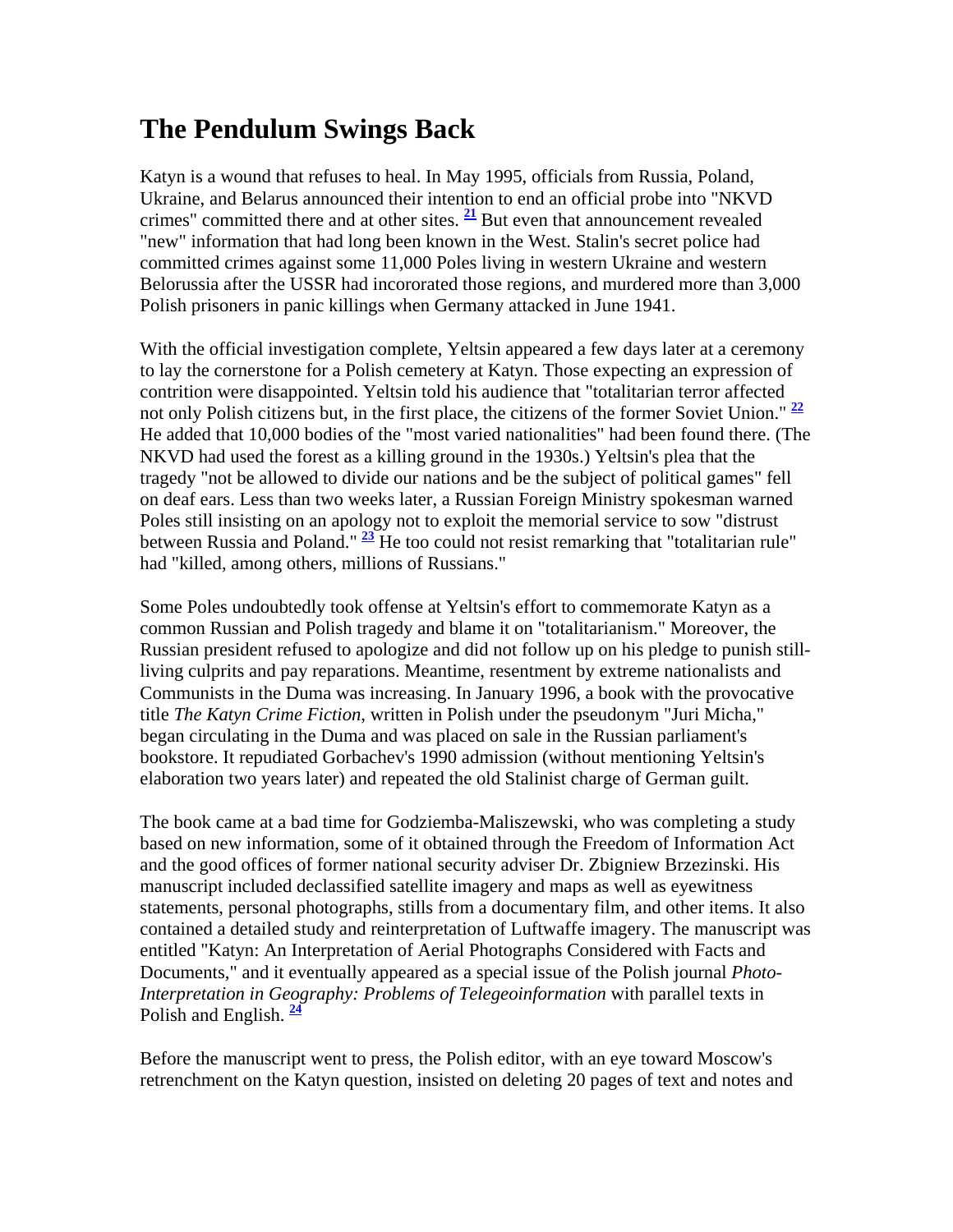other material. The editor also dropped a tribute to analyst Poirier, presumably on the grounds that it would give the manuscript an unacceptable CIA imprimatur.

### **New Allegations**

And so the story stood until fall 1998, when Moscow made a bizarre move. In September, Procurator General Yuri Chayka sent a letter to Poland's minister of justice demanding an official inquiry into the deaths of Russian soldiers captured during the Polish-Soviet war of 1919-1921. The letter asserted that 83,500 internees had died "in Polish concentration camps as a result of cruel and inhuman conditions." Chayka added: "The information we have allows us to conclude that genocide was applied to Red Army POWs." **[25](http://www.odci.gov/csi/studies/winter99-00/art6.html#rft25#rft25)** Poland officially rejected the allegation but not before offering to cooperate in a joint search of Polish and Russian archives for additional information. (The offer was not accepted.)

This was the first time Moscow had raised such an allegation at an official level, but such charges had been circulating in Russian circles for some time. A rumor heard in Warsaw in the early 1990s claimed that Gorbachev had ordered his staff to find a "counterbalance" to Katyn. The rumor has not been confirmed, but after the first Katyn disclosure in 1990 the Soviet (and later Russian) press occasionally cited alleged abuses in Polish POW camps. Headlines such as "Strzakowo--A Polish Katyn" and "Tuchola--A Death Camp" were typical but attracted little notice.

Then, in July 1998, the Moscow paper *Nezavisimaya Gazeta* [*Independent Newspaper*] ran a front-page article claiming that tens of thousands of prisoners had died as a result of shootings, starvation, and exposure. This article formed the basis of Chayka's demarche. **[26](http://www.odci.gov/csi/studies/winter99-00/art6.html#rft26#rft26)** It went beyond previous assertions that Russians and Poles both were victims of Stalinism: "The present position of Warsaw resembles the former position of the USSR, which failed to confess the Katyn crime for a long time . . . . It would be good if Poland followed in Russia's footsteps and pleaded guilty to the savagery [against Red Army soldiers]." The case for moral equivalence had been replaced by a claim to moral superiority.

No one knows for certain what prompted the new charge, but it may have been a preemptive reaction to more revelations about Katyn and new evidence of Soviet crimes in Poland. In 1997, a Russian and a Polish archivist collaborated on a compendium of documents entitled *Katyn: Prisoners of an Undeclared War*. **[27](http://www.odci.gov/csi/studies/winter99-00/art6.html#rft27#rft27)** Then, in 1998, a Russian-Polish research team issued a series of previously classified secret police reports with the title *Eyes Only for J.V. Stalin: NKVD Reports from Poland, 1944-1946*. The reports detailed a second wave of terror unleashed during the postwar occupation, showing that the crimes committed during 1939-1941 were not an aberration but part of a single imperial design. Soon thereafter, a group of Polish members of parliament spent 10 days in Russia, trying unsuccessfully to obtain an official acknowledgment that the Soviet Government had engaged in genocide. In the meantime, more graves filled with Polish corpses were found near Tavda and Tomsk, east of the Urals.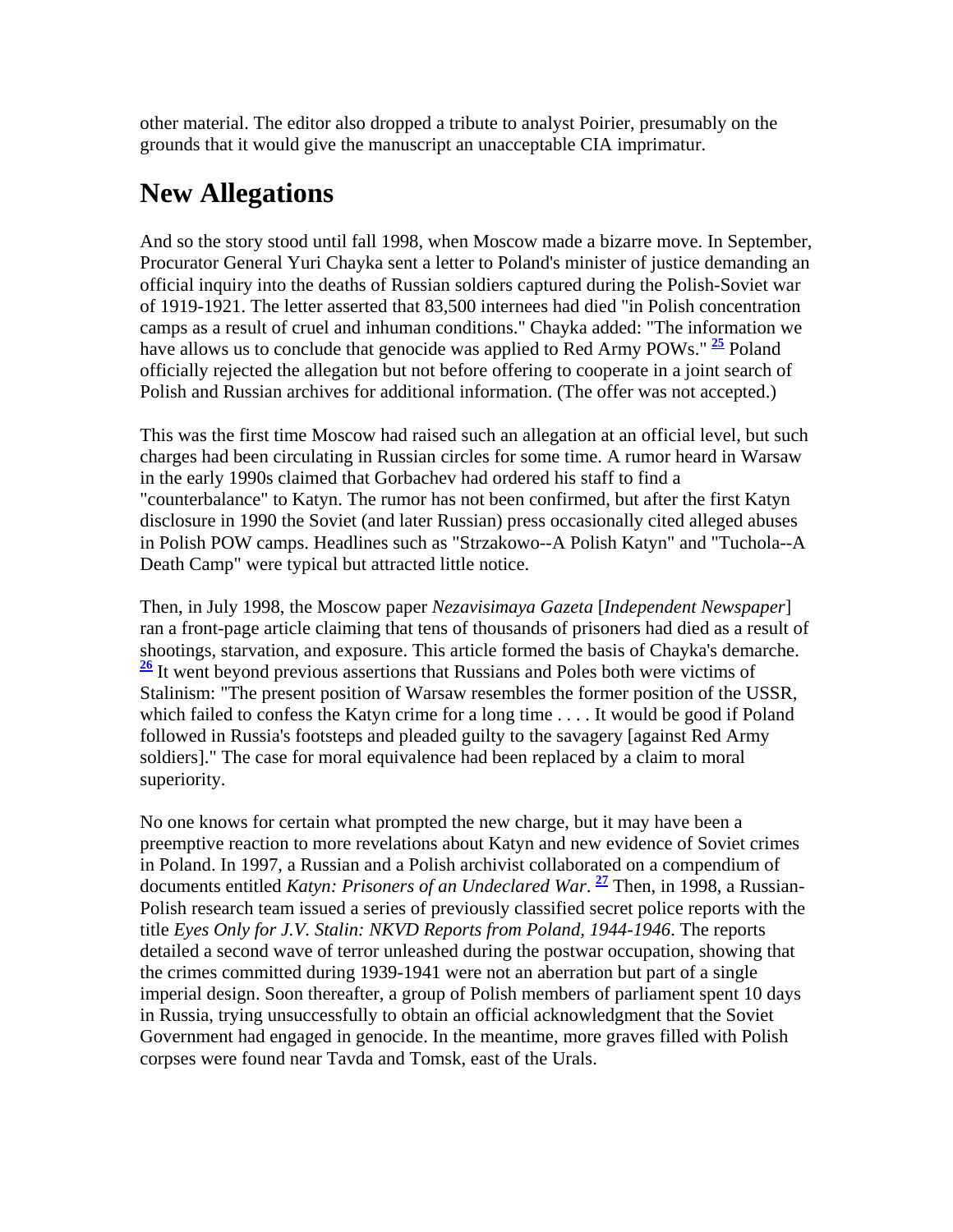Russians cannot look at Katyn without seeing themselves in the mirror of their own history. Thus official Moscow resists using the "g" word (genocide) to describe the atrocity. When Gorbachev's advisers warned him in 1989 that Poland's demand for the truth contained a "subtext . . . . that the Soviet Union is no better--and perhaps even worse--than Nazi Germany" and that the Soviet Union was "no less responsible" for the outbreak of World War II and the 1939 defeat of the Polish Army, they were also thinking of undercurrents in their own country. **[28](http://www.odci.gov/csi/studies/winter99-00/art6.html#rft28#rft28)** Russian intellectuals were already beginning to equate Communism with fascism and Stalin with Hitler. Reports of vandalized war memorials and looted battlefield cemeteries underscored growing popular disillusionment with the cult of triumphalism built around Stalin and the USSR's victory over Nazi Germany. **[29](http://www.odci.gov/csi/studies/winter99-00/art6.html#rft29#rft29)** Now some Russian revisionists go so far as to claim that Hitler's invasion launched a preventive war aimed at forestalling Stalin's plan to strike Germany first--a view that even Western historians reject. **[30](http://www.odci.gov/csi/studies/winter99-00/art6.html#rft30#rft30)**

In June 1998, Yeltsin and Polish President Aleksander Kwasniewski agreed that memorial complexes under construction at Katyn and Mednoye, the two NKVD execution sites on Russian soil, should be completed before 2000. But that is not likely to end the controversy. Two days earlier, speaking at a ceremony in the Ukrainian village of Piatikhatki, the site of the third killing field, Kwasniewski declared that Poland has a duty to continue speaking the truth about Katyn. Until Russians and Poles reach some mutual understanding about their past, Katyn will continue to cast a shadow over their futures.

**[Benjamin B. Fischer](http://www.odci.gov/csi/studies/winter99-00/art6.html#ft0#ft0)** is on the History Staff of CIA's Center for the Study of Intelligence.

#### **NOTES**

**[1](http://www.odci.gov/csi/studies/winter99-00/art6.html#ft1#ft1)** For photographs of the parade, see Olaf Groehler, *Selbstmorderische Allianz: Deutschrussische Militarbeziehungen, 1920-1941* [*Suicidal Alliance: German-Russian Military Relations, 1920-1941*] (Berlin: Vision Verlag 1993), pp. 21-22, 123-124. These photographs were intended for official use only, since German policy was still officially anti-Communist. Relations between the Red Army and the Wehrmacht were genuinely friendly, based on mutual hostility toward Poland and years of secret collaboration after World War I. In addition to Groehler's book, see Aleksandr M. Nekrich, *Pariahs, Partners, Predators: German-Soviet Relations, 1922-1941* (Columbia University Press, 1997).

The parade was organized by Col. (later Gen.) Semyon Krivoschein and Gen. Heinz Guderian, both outstanding tank commanders who would go on to distinguish themselves in the Soviet-German war. Guderian's panzer group was the first German force to reach the outskirts of Moscow in 1941. Krivoschein's tank corps was the first to reach Berlin in 1945 and capture Hitler's headquarters. His 1939 encounter with Guderian almost cost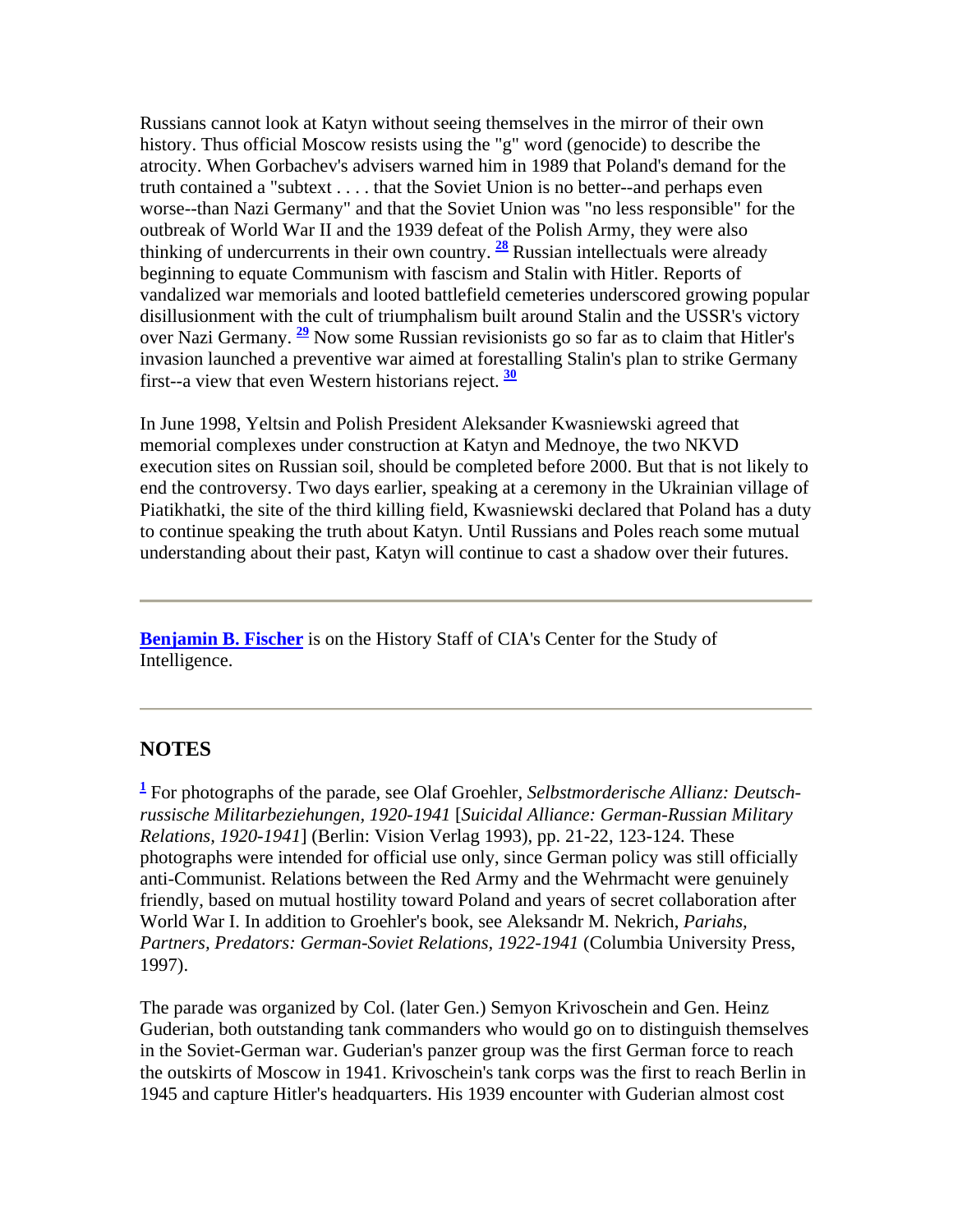Krivoschein his life in April 1945, when a SMERSH military counterintelligence detachment searching Nazi archives discovered a photograph of Krivoschein and Guderian shaking hands. The Soviet general was questioned and released, probably because he was Jewish and therefore an unlikely Nazi spy.

**[2](http://www.odci.gov/csi/studies/winter99-00/art6.html#ft2#ft2)** Nataliya Lebedeva, "The Tragedy of Katyn," *International Affairs* (Moscow), June 1990, p. 100.

**[3](http://www.odci.gov/csi/studies/winter99-00/art6.html#ft3#ft3)** In October 1941, Stalin sent Zarubin to Washington as his NKVD *rezident* (station chief) with orders to cultivate agents of influence in the US Government. He remained until 1944, and he and his wife Elizabeth, an NKVD captain, launched the Soviet effort to penetrate the Manhattan Project and steal US atomic secrets. Zarubin's daughter, Zoya Zarubina, herself a former intelligence officer and translator, may be familiar to some readers from her appearance in the first segment of the CNN series *Cold War*.

**[4](http://www.odci.gov/csi/studies/winter99-00/art6.html#ft4#ft4)** As cited in Albert Axell, *Stalin's War Through the Eyes of His Commanders* (London: Arms and Armour, 1997), p. 55.

**[5](http://www.odci.gov/csi/studies/winter99-00/art6.html#ft5#ft5)** Lebedeva, "The Tragedy of Katyn," p. 105.

**[6](http://www.odci.gov/csi/studies/winter99-00/art6.html#ft6#ft6)** For a translation of the order, see Allen Paul, *Katyn: Stalin's Massacre and the Seeds of Polish Resurrection* (Annapolis, MD; the Naval Institute Press, 1996), pp. 353-354. The same order identified an additional 18,632 prisoners, including 10,685 Poles, being held in NKVD jails in western Ukraine and Belorussia (formerly eastern Poland) for possible execution. A KGB memorandum of February 1959 cites 21,857 as the total number of executions during the April-May 1940 action. See Dmitri Volkogonov, *Autopsy of an Empire: The Seven Leaders Who Built the Soviet Regime* (New York: The Free Press, 1998), p. 220.

The killings probably continued after May 1940, and the total number of victims may have exceeded 27,000. Ongoing excavations in Ukraine and Russia are turning up more Polish corpses, so this number may increase. There were many more Polish victims of Stalin's crimes. During 1940-1941, the NKVD unleashed a reign of terror, arresting, torturing, and killing thousands of Poles and inciting national and ethnic violence among Poles, Jews, Ukrainians, and Belorussians in the former eastern Poland. Some 1.2 million Poles were deported to Siberia and Central Asia, where many died in transit or in exile. See Jan T. Gross, *Revolution from Abroad: The Soviet Conquest of Poland's Western Ukraine and Western Belorussia* (Princeton: Princeton University Press, 1988).

<sup>[7](http://www.odci.gov/csi/studies/winter99-00/art6.html#ft7#ft7)</sup> Lebedeva, "The Tragedy of Katyn," pp. 102-103. The social and professional profile of the other two groups was similar.

**[8](http://www.odci.gov/csi/studies/winter99-00/art6.html#ft8#ft8)** See Frank Fox, "Jewish Victims of the Katyn Massacre," *East European Jewish Affairs,* 23: 1 (1993), pp. 49-55.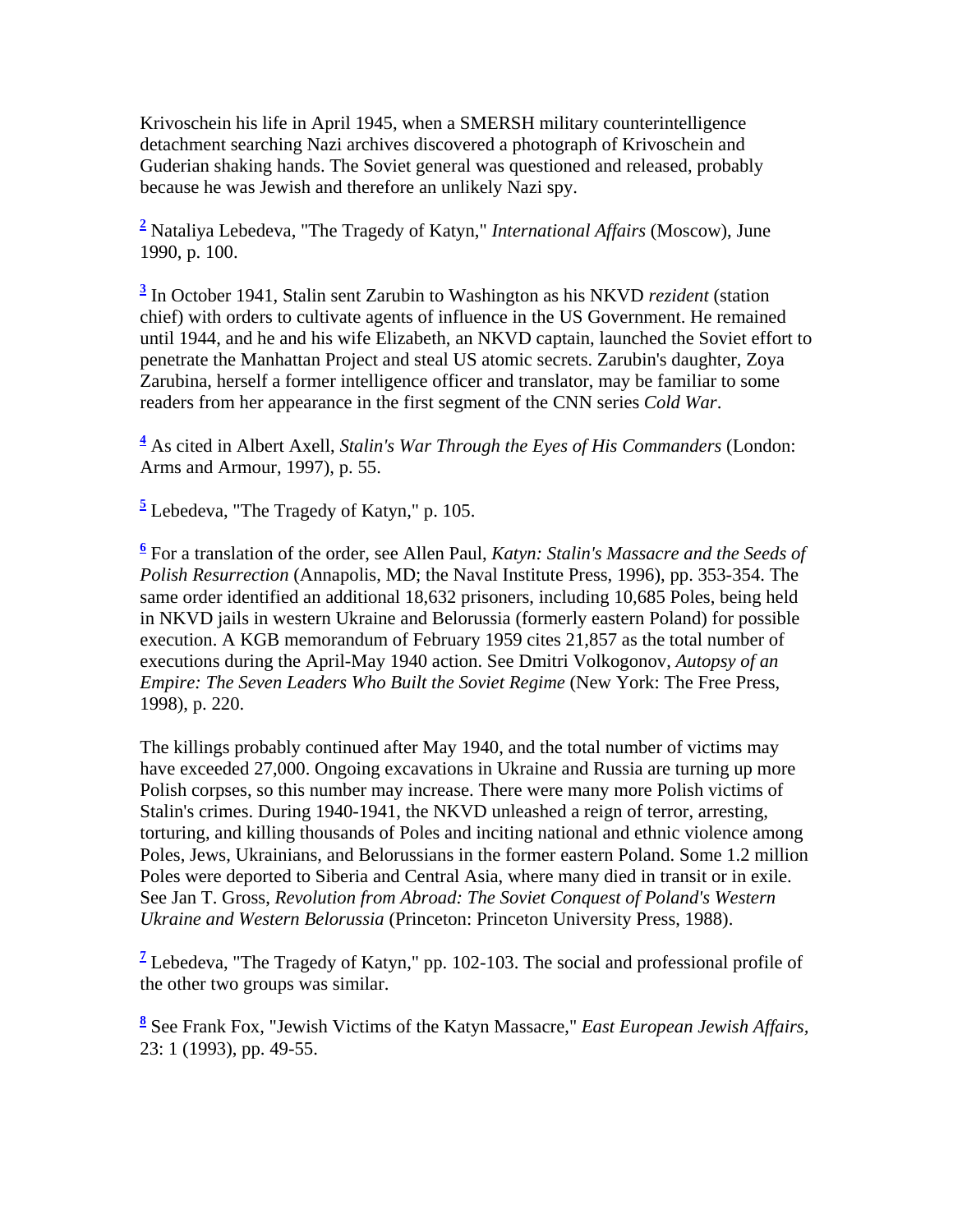<sup>2</sup> The NKVD filmed executions carried out in Smolensk, either at the local prison or in the basement of its headquarters. During the Korean war, the Soviets gave North Korea a copy of the film for instructional purposes.

**[10](http://www.odci.gov/csi/studies/winter99-00/art6.html#ft10#ft10)** US Congress, House of Representatives, Select Committee on the Katyn Forest Massacre. *The Katyn Forest Massacre: Hearings before the Select Committee on Conduct an Investigation of the Facts, Evidence and Circumstances of the Katyn Forest Massacre*, 82d Congress, lst and 2d Session, 1951-1952, 7 parts. (Washington, DC: US Government Printing Office, 1952).

**[11](http://www.odci.gov/csi/studies/winter99-00/art6.html#ft11#ft11)** Representative Madden's district included a substantial Polish-American population in Gary, Indiana. The hearings began in a campaign year.

<sup>[12](http://www.odci.gov/csi/studies/winter99-00/art6.html#ft12#ft12)</sup> In 1946, the chief Soviet prosecutor at the Nuremberg Tribunal tried to indict Germany for the Katyn killings but dropped the matter after the United States and the UK refused to support it and German lawyers promised to mount an embarrassing defense.

**[13](http://www.odci.gov/csi/studies/winter99-00/art6.html#ft13#ft13)** See Benjamin J. Stein, "Can We Talk?" *American Spectator*, November 1998, p. 66.

**[14](http://www.odci.gov/csi/studies/winter99-00/art6.html#ft14#ft14)** During the Cold War, the Soviet Union constantly reminded Poland, which had absorbed much of Germany's former eastern regions, that it was the Poles' sole protection against German revanchism.

**[15](http://www.odci.gov/csi/studies/winter99-00/art6.html#ft15#ft15)** Pavel Sudoplatov and Anatoli Sudoplatov, *Special Tasks: The Memoirs of an Unwanted Witness--A Soviet Spymaster* (New York: Little, Brown & Company, 1994), pp. 278-279, n14.

**[16](http://www.odci.gov/csi/studies/winter99-00/art6.html#ft16#ft16)** Godziemba-Maliszewski's lifelong interest in Katyn was personal as well as scholarly. A relative of his, an uncle of his father's, was among the victims.

 $\frac{17}{12}$  $\frac{17}{12}$  $\frac{17}{12}$  The document's survival is in itself an interesting story. In March 1959, the head of the KGB recommended to Nikita Khrushchev that all records of the execution of Polish soldiers and civilians be destroyed, arguing that they had no operational or historical value and could come back to haunt the Soviet Government. For reasons that remain unclear, Khrushchev refused. A rumor that has never been confirmed claims that Khrushchev wanted to reveal the truth about Katyn, but Polish leader Wladislaw Gomulka rejected the idea because it would discredit the Polish Communist Party, which had fabricated evidence to implicate the Germans and exculpate the Soviets. The rumor is probably not true, however; even while acknowledging some of Stalin's crimes, Khrushchev was always careful not to implicate the Communist Party. Volkogonov, *Autopsy of an Empire*, p. 220.

**[18](http://www.odci.gov/csi/studies/winter99-00/art6.html#ft18#ft18)** *Ibid*.

<sup>[19](http://www.odci.gov/csi/studies/winter99-00/art6.html#ft19#ft19)</sup> Yeltsin almost certainly was emulating former West German Chancellor Willy Brandt, who, in December 1970, fell to his knees after placing a wreath at a Warsaw memorial